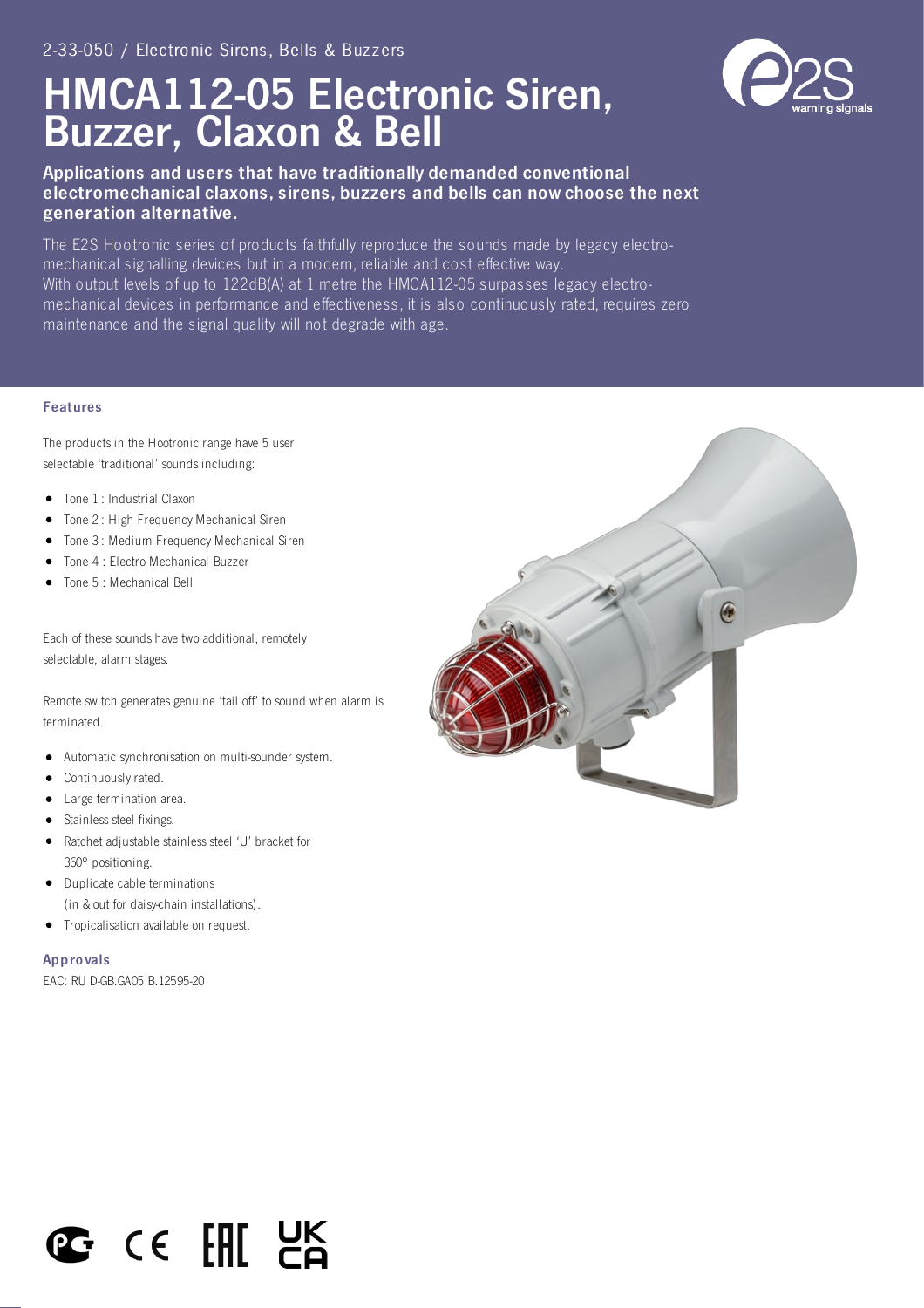

### **Specification**

| ----------                 |                                                                                                                                                                                              |  |  |
|----------------------------|----------------------------------------------------------------------------------------------------------------------------------------------------------------------------------------------|--|--|
| Hootronic<br>Sounder:      |                                                                                                                                                                                              |  |  |
| Nominal output:            | 122dB(A) @ 1m +/-3dB [113dB(A) @ 10ft/3m]                                                                                                                                                    |  |  |
| No. of tones:              | 5                                                                                                                                                                                            |  |  |
| No. of stages:             | 3                                                                                                                                                                                            |  |  |
| Volume control:            | Max. 122dB(A); Min. 113dB(A) approx.                                                                                                                                                         |  |  |
| Beacon:                    |                                                                                                                                                                                              |  |  |
| Energy:                    | 5 Joules (5Ws)                                                                                                                                                                               |  |  |
| Flash rate:                | $1Hz$ (60 fpm)                                                                                                                                                                               |  |  |
| Peak Candela:              | $500,000$ cd – calculated from energy (J)                                                                                                                                                    |  |  |
| Effective Intensity<br>cd: | 250 cd - calculated from energy (J)                                                                                                                                                          |  |  |
| Peak Candela:              | 16,428 $cd*$ – measured ref. to I.E.S.                                                                                                                                                       |  |  |
| Effective Intensity<br>cd: | 51 cd* - measured ref. to I.E.S.                                                                                                                                                             |  |  |
| Lens colours:              | Amber, Blue, Clear, Green, Red & Yellow                                                                                                                                                      |  |  |
| Tube life:                 | Emissions are reduced to 70% after 5 million<br>flashes                                                                                                                                      |  |  |
| General:                   |                                                                                                                                                                                              |  |  |
| Voltages DC:               | 12V dc; 24V dc                                                                                                                                                                               |  |  |
| Voltages AC:               | 115V ac; 230V ac                                                                                                                                                                             |  |  |
|                            | Ingress protection: IP66 & IP67 (Third party tested)                                                                                                                                         |  |  |
|                            | Housing material: High impact UL94 VO & 5VA FR ABS                                                                                                                                           |  |  |
| Colour:                    | Grey (RAL7038)                                                                                                                                                                               |  |  |
| Cable entries:             | 2 x M20 supplied with 1 blanking plug                                                                                                                                                        |  |  |
| Lens material:             | Borosilicate glass dome with PC prismatic lens<br>cover.                                                                                                                                     |  |  |
| Guard:                     | Stainless Steel dome guard as standard                                                                                                                                                       |  |  |
| Terminals:                 | 0.5 to 4.0mm <sup>2</sup> cables.                                                                                                                                                            |  |  |
| Operating temp:            | -25 to +55°C [-13° to +131°F]                                                                                                                                                                |  |  |
| Storage temp:              | -40 to +70°C [-40° to +158°F]                                                                                                                                                                |  |  |
|                            | Relative humidity: 90% at 20°C [68°F]                                                                                                                                                        |  |  |
| Weight:                    | DC: 3.00kg/6.6lbs AC:3.50kg/7.7lbs<br>  \2.0* Candela measurements representative of<br>performance with clear lens at optimum voltage.<br>*SPL data +/-3dB(A). Measured at optimum voltage. |  |  |

|  | <b>Part Codes</b> |  |
|--|-------------------|--|
|--|-------------------|--|

| Version   | Part code:                                                                                 |
|-----------|--------------------------------------------------------------------------------------------|
| $12V$ dc  | HMCA11205DC12G-xx                                                                          |
| 24V dc    | HMCA11205DC24G-xx                                                                          |
| $115V$ ac | HMCA11205AC115G-xx                                                                         |
| 230V ac   | HMCA11205AC230G-xx                                                                         |
|           | $[xx] =$ Lens colour: AM: Amber, BL: Blue,<br>CL: Clear, GN: Green,<br>RD: Red, YW: Yellow |

### Current Co nsumptio n

| Product<br>Version: | Nominal<br>Voltage:                 | Voltage<br>Range: | Beacon<br>Current: | Horn<br>Current:   |
|---------------------|-------------------------------------|-------------------|--------------------|--------------------|
| DC024               | 24Vdc                               | 18-30Vdc          | 300 <sub>m</sub> A | 375mA              |
| AC115               | 115Vac 50/60Hz 103.5-126.5Vac 140mA |                   |                    | 160 <sub>m</sub> A |
| AC230               | 230Vac 50/60Hz 207-253Vac           |                   | 55mA               | 75 <sub>m</sub> A  |